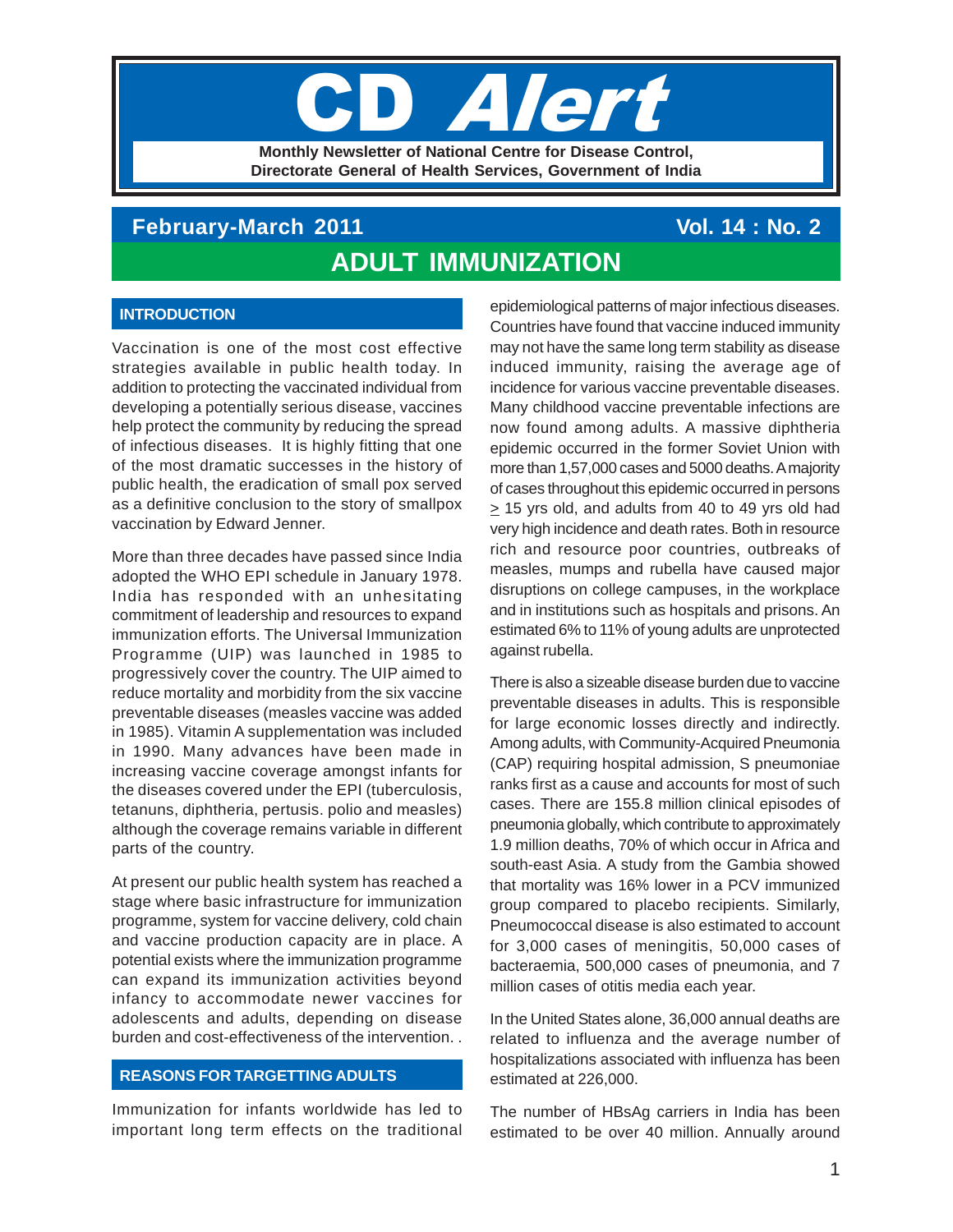205,286 deaths related to chronic hepatitis occur in India. Tetanus causes nearly 309,000 deaths worldwide annually. Surveillance of tetanus in United States between 1998 -2000 showed that the majority of tetanus cases occurred among persons inadequately vaccinated or with unknown vaccination history who sustained an acute injury. Adults aged >60 years were at highest risk for tetanus and tetanus-related death.

The adult age group (more than 18 years) along with adolescents presents an important additional target group for existing immunization programmes.

The WHO scientific advisory group of experts (SAGE) to Global programme for vaccines and immunization (GPV) has indicated the need to expand immunization activities beyond infancy, either as part of routine immunization services, or as part of disease elimination and/ or eradication measures.

## **ADULT IMMUNISATION: BOTTLENECKS**

Inspite of the heavier burden of diseases, vaccines recommended for adults are not widely used. There are several reasons for this such as:

- There is a limited perception on part of the health care providers and beneficiaries that adult vaccine preventable diseases are significant health problems.
- There are doubts in the minds of some heath care providers and public about the efficacy and safety of several of the vaccines used for adults.
- Adult immunization is selective not universal, different vaccines have different target group.
- Healthy adults are harder to reach through public health system and hence vaccination of this agegroup becomes difficult.

## **ADULT IMMUNISATION: CATEGORIES**

- Boost protection acquired by immunization earlier in life in the absence of "natural" boosting from exposure to the infectious agent.
- Accelerate control or elimination efforts: Disease control initiatives frequently aim at increasing herd immunity, interrupting transmission and covering the non-immune cohorts.
- Counter specific risks such as travel, high risk behaviour and immuno-compromised state.

# **STRATEGIES FOR REACHING OUT TO ADULTS**

## **Increase the demand for adult vaccination by improving provider and public awareness**

Better public understanding of the seriousness of vaccine preventable diseases and the benefits of vaccination is essential. Studies have shown that literacy status and socioeconomic profile is an important determinant associated with adult immunization. (Guthmann JP, Med Mal Infect 2010) Health educational programmes can help increase public understandinig of the need for and benefits of adult immunization.

## **Ensure that health care system has an adequate capacity and strategies to deliver vaccines to adults**

Tetanus toxoid vaccine has been delivered successfully to women of child bearing age for many years as part of routine immunization services. Such an organized approach should also be replicated for other vaccines for adults. However, healthy adults are harder to reach through public health systems and most vaccines recommended for adults are not part of the Government immunization programme. Hence it becomes important that physicians both general as well as specialists should explore opportunities for vaccination while providing clinical care. For those working in the organized sector, employers should review the vaccination status of their employees from time to time.

## **Ensure adequate financing mechanisms to support the expanded delivery of vaccines to adults**

Childhood immunization programme have received financial support from national as well as international agencies like Global Alliance for Vaccine Initiative (GAVI) and UNICEF. The Government of India currently spends over Rs. 200 crores annually on the procurement of the 6 UIP vaccines alone (excluding the Pulse Polio Immunization Programme). Til now public health agencies have been negligibly involved with adult immunization. Steps should be taken to increase indigenous production capacity of vaccines used for adult immunization.

## **Ensure adequate support for research**

An important policy for the Government is the prioritization and coordination of national vaccine development needs. R&D and production in public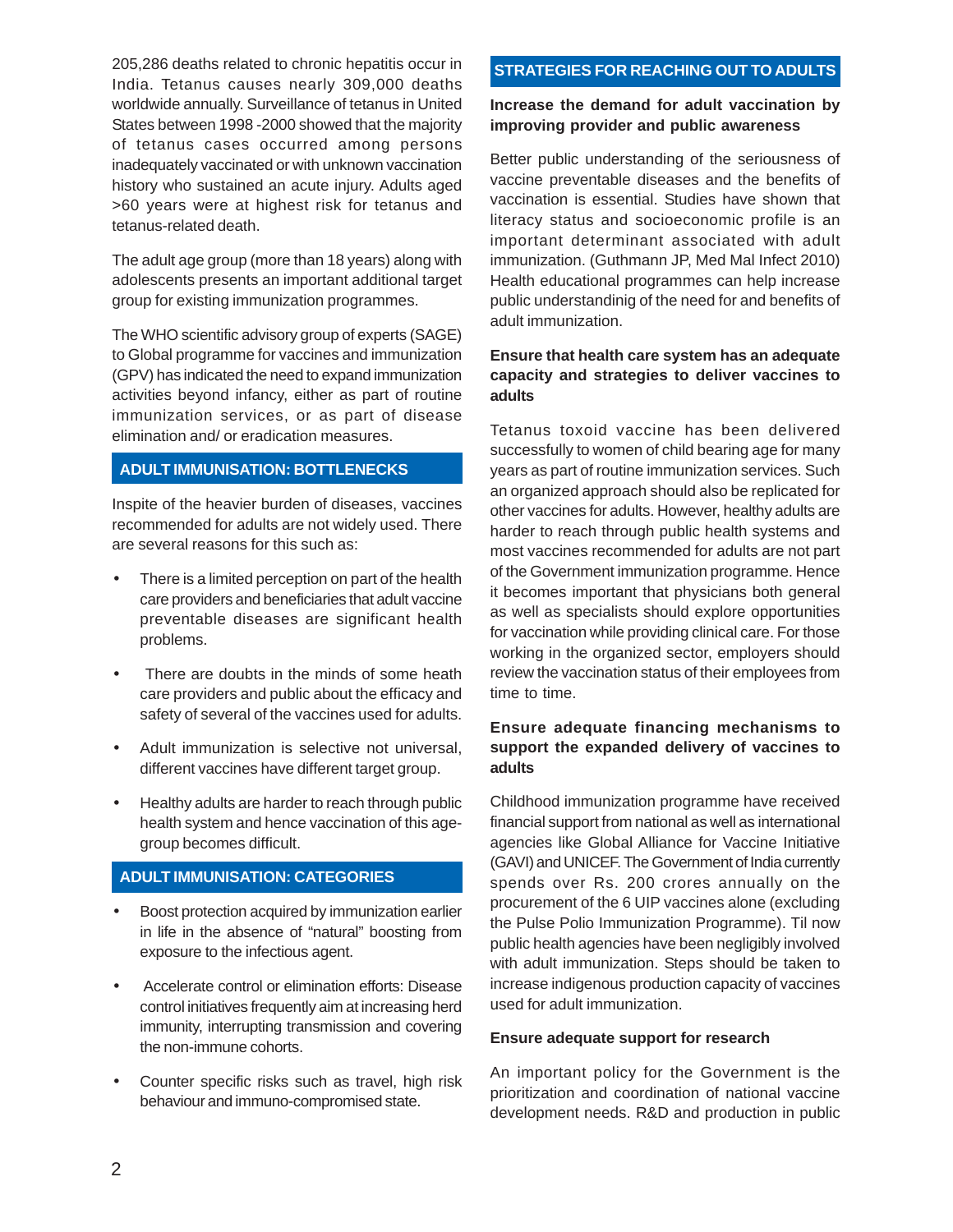funded organizations, and PSUs must be patronized to develop and produce affordable, safe and effective vaccines that are needed for the Indian markets. Prior identification of which vaccines are most suitable for the public health standpoint may be helpful for the researchers in steering their research priorities accordingly.

## **VACCINES**

## **CHOLERA VACCINE**

Acute diarroheal diseases continue to be a major source of morbidity and mortality worldwide. 15% of under five mortality worldwide is due to acute diarroheal diseases. Cholera is an important cause of acute infectious diarrohea and therefore vaccines against cholera are an attractive disease prevention strategy. Vaccines for cholera are available as injectable killed whole cell vaccine; and oral cholera vaccine. The injectable killed whole cell vaccine has been found to have a poor efficacy (45%) and the protection lasts for a duration of only 3 months.

### **Recommendations**

Two types of oral cholera vaccines are available: (i) a monovalent vaccine – not licensed for children < 2 years of age) and (ii) bi-valent vaccines). The injectable vaccine prepared from phenol-inactivated strains of V. cholerae is still manufactured in a few countries; the use of this vaccine is not recommended mainly because of its limited efficacy and short duration of protection.

WHO recommends that Cholera control should be a priority in areas where the disease is endemic. Given the availability of 2 oral cholera vaccines and data on their efficacy, field effectiveness, feasibility and acceptance in cholera-affected populations, immunization with these vaccines should be used in conjunction with other prevention and control strategies in areas where the disease is endemic and should be considered in areas at risk for outbreaks. Although all age groups are vulnerable to cholera, where resources are limited immunization should be targeted to the high-risk age groups (children, pregnant women, and the elderly)

## **DIPHTHERIA, PERTUSSIS & TETANUS**

#### **Recommendations**

#### **Primary vaccination:**

For unvaccinated individuals 7 years of age and older, WHO recommends that Td combination vaccine can be administered, 2 doses, 1-2 months apart and a third dose after 6-12 months can be used with subsequent boosters at least 1 year apart for a total of 5 appropriately spaced doses to obtain same long term protection. Pertussis whole cell vaccine is not recommended for adolescents or adults.

#### **Booster dose:**

A booster dose of tetanus and diphtheria toxoidcontaining vaccine should be administered to adults who have completed a primary series and if the last vaccination was received >10 years previously. Tdap, Td or TT vaccine may be used, as indicated.

#### **Tetanus vaccination in pregnancy:**

Since 1983 in India, the nationwide Expanded Program on Immunization policy has been implemented to provide 2 doses of tetanus toxoid (TT2) to all pregnant women during each pregnancy (1 dose is provided if <3 years have passed since the previous pregnancy, and this is designated as TT-B). The policy aims at preventing neonatal and maternal tetanus.

# **HEPATITIS A**

The virus has a worldwide distribution and causes about 15 million cases of clinical hepatitis each year. Different studies in India have shown HAV seroprevalence to be between 38% to 92% in different age groups.

#### **Recommendations**

WHO considers that in countries where hepatitis A is highly endemic, exposure to HAV is almost universal before the age of 10 years. In such countries clinical hepatitis A is usually a minor public health problem, and large-scale immunization efforts against this disease may not be undertaken. Hence, universal immunization for hepatitis A is not recommended as yet. More epidemiological data is required to ascertain the benefits of the vaccine.

Currently, four inactivated vaccines against HAV are internationally available. All four vaccines are safe and effective, with long-lasting protection. None of the vaccines are licensed for children less than one year of age.

The (HAV) vaccines are given parenterally, as a twodose series, 6-18 months apart. The dose of vaccine, vaccination schedule, ages for which the vaccine is licensed, and whether there is a paediatric and adult formulation varies from manufacturer to manufacturer.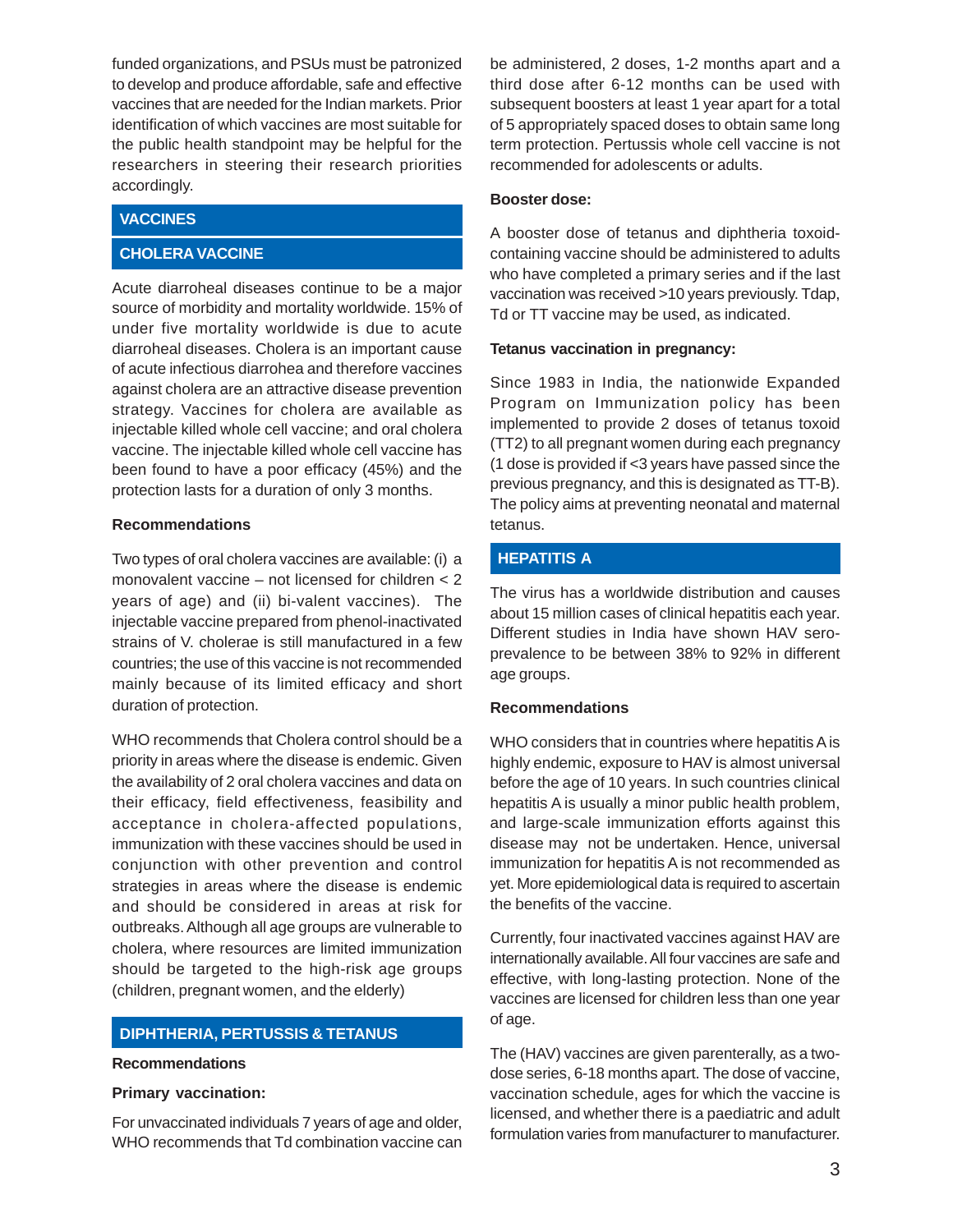In developed countries with low endemicity of hepatitis A and with high rates of disease in specific high-risk populations, vaccination of those populations against hepatitis A may be recommended. The highrisk groups include injection-drug users, homosexual men, persons travelling to high-risk areas, and certain ethnic or religious groups. However, it should be noted that vaccination programmes targeting specific highrisk groups may have little impact on the overall national incidence of disease.

## **HEPATITIS B**

Hepatitis B causes a spectrum of liver diseases, including acute self limiting hepatitis, acute fulminant hepatitis and chronic HBV infection. Burden of HBV infection across India varies across regions. A systematic review of literature concluded the prevalence of Hepatitis A in India to be between 1- 2%. A recent met-analysis showed the prevalence of Hepatitis A among tribal population to be 15.9% (95%CI-11.4-20.4) and amongst non tribal population 2.4% (95%CI- 2.2-2.7%).

#### **Recommendations**

Hepatitis B vaccination is indicated for all unvaccinated adults at risk for HBV infection and all adults seeking protection from HBV infection including post-exposure prophylaxis.

WHO recommends inclusion of hepatitis B vaccine in the routine immunization schedule. Three doses (for high-risk groups if not previously immunized) is also recommended.

Additional target groups for vaccination include people with risk factors for acquiring HBV infection, such as those who frequently require blood or blood products, dialysis patients, recipients of solid organ transplantations, people interned in prisons, injecting drug users, household and sexual contacts of people with chronic HBV infection, people with multiple sexual partners, as well as health-care workers and others who may be exposed to blood and blood products through their work.

In countries with intermediate to low endemicity where a relatively large part of the disease burden results from acute HBV-related disease and is attributable to infection acquired by older children, adolescents and adults, catch-up strategies targeted at adolescents as a supplement to routine infant vaccination are also recommended.

People with risk factors for acquiring HBV infection and travelers who have not completed their hepatitis

B vaccination series should be offered the vaccine before leaving for endemic areas.

### **HUMAN PAPILLOMA VIRUS**

HPV infection is one of the most common sexually transmitted infections. HPV is associated with >95% cervical cancers which is the second most common cancer among women worldwide and the commonest in India.

Two vaccines are currently available. Quadrivalent (HPV types 6,11,16 and 18) licensed for use in females as young as 9 years of age to prevent cervical precancers and cancers. In addition, the quadrivalent vaccine is licensed for prevention of vulvar and vaginal pre-cancers and cancers as well as of anogenital warts in females. In some countries, the vaccine is also licensed for the prevention of anogenital warts in males. Bi-valent (HPV types 16 and 18) has been licensed for use in females as young as 10 years of age to prevent cervical pre-cancers and cancers. HPV vaccines are designed for prophylactic use only; they do not clear existing HPV infection or treat HPVrelated disease. The mechanisms by which these vaccines induce protection have not been fully defined but seem to involve both cellular immunity and neutralizing immunoglobulin G antibodies.

The vaccine has to be delivered prior to exposure to the HPV virus. Therefore, the immunization must precede the sexual debut. Evidence suggests the age for initiation for vaccination to be 10 - 12 years. Screening for cervical cancer and primary prevention should be continued in spite of HPV vaccination.

#### **Recommendation**

- Since both vaccines are intended for females before the onset of sexual activity, i.e. before first exposure to HPV infection, a three-dose schedule is recommended. The quadrivalent is given at baseline and after 2 and 6 months. A minimum interval of 4 weeks between the first and second dose, and a minimum interval between the second and third does of 12 weeks is recommended by the manufacturer. The bivalent vaccine is given at baseline and after 1 and 6 months. If flexibility in the schedule is necessary the manufacturer recommends that the second dose is administered between 1 and 2.5 months after the first dose.
- For both vaccines, alternative schedules are being explored. Restarting the 3-dose series is not necessary if interrupted, but remaining doses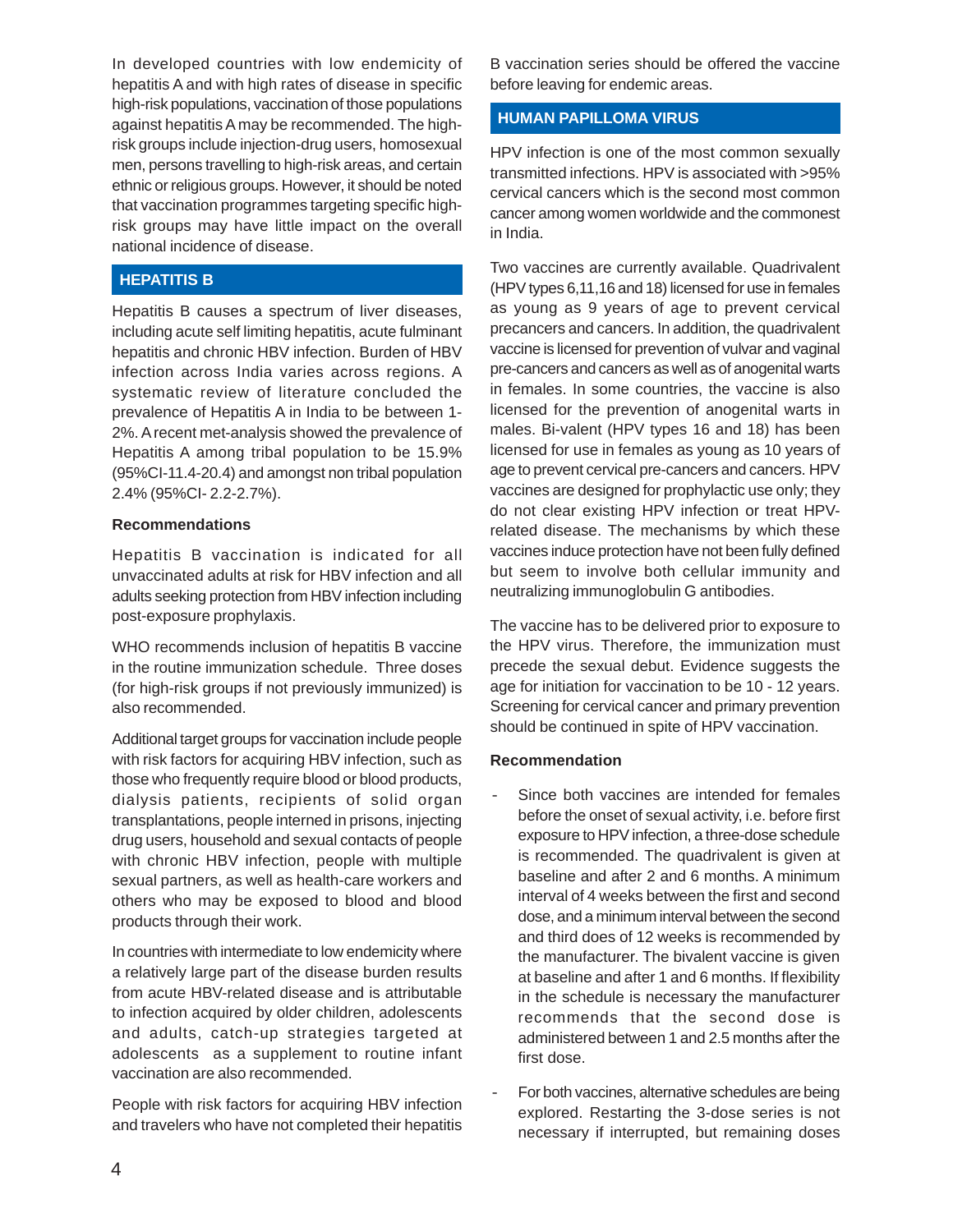should be administered as close to the schedule intervals as possible.

- Currently, the manufacturers do not recommend any booster dose following completion of the primary series.
- Catch-up vaccination can be advised up to the age of 26 years for Gardasil® vaccine (quadrivalent vaccine) and 45 years for Cervarix® vaccine (bivalent vaccine)
- HPV vaccination of males for prevention of cervical cancer is not recommended at this time. Vaccination strategies that achieve high coverage (>70%) in the primary target population of young adolescent girls are expected to be more costeffective in reducing cervical cancer than including vaccination of males.

## **INFLUENZA**

Influenza caused by Influenza A and Influenza B are the most common illness experienced by otherwise healthy adults and children and causes significant morbidity. Ramamurty N et al have reported a monthly incidence of respiratory infections to be 23% in urban areas and 17.7% in rural areas in Chennai among the peadiatric age group. Although the rates of infection are highest among children, risks for complications, hospitalizations and deaths from influenza are higher among persons aged over 65 years, young children and persons of any age who have co-morbid medical conditions that place them at increased risk for complications from influenza.

#### **Recommendations**

In the absence of epidemiological surveillance regarding the influenza serotypes in our country, presently the use of influenza vaccine in India is not recommended.

However, in response to the current influenza (H1N1) pandemic, the WHO strategic advisory group of experts (SAGE) have recommended the use of H1N1 influenza vaccine for health-care workers as a first priority to protect the essential health infrastructure. SAGE recommends that vaccination is also particularly important for people who are at increased risk of severe outcomes if they catch pandemic influenza, including pregnant women and people with underlying medical conditions. As vaccines available throughout is initially not sufficient, a step-wise approach to vaccinate particular groups is to be considered.

The WHO is also currently assessing a trivalent vaccine effective against the H1N1 pandemic virus, the seasonal H3N2 virus, and influenza B viruses, and a bivalent seasonal vaccine, effective against H3N2 and influenza B viruses, which might need to be supplemented with a separate monovalent H1N1 pandemic vaccine. SAGE concluded that both options should remain available for vaccine formulations in the southern hemisphere, subject to national needs.

In terms of protective efficacy, the live influenza vaccines appear to be comparable with the TIVs (trivalent, inactivated influenza vaccines.) However, CAIV-T (cold-adapted influenza vaccine) is licensed only for healthy people aged 5-49 years, given reports of an increase in reactive airway disease in vaccinees <5 years of age and insufficiently documented protective efficacy in older people.

## **JAPANESE ENCEPHALITIS**

Japanese encephalitis (JE) is a form of viral encephalitis spread by arthropod borne virus belonging to the family Flaviviridae and genus Flavivirus. It is spread by the bite of infected culicine mosquito. In India, the disease is endemic in southern India and cases occur sporadically throughout the year, while in north India the cases occur in the form of epidemics during the summer and monsoon months. It is predominantly a disease of children living in rural areas although people residing in semi urban areas may also be affected. The control measures for JE are two pronged, namely vector control and prophylactic vaccination.

The vaccines used for immunization against Japanese encephalitis (JE) are (i) mouse brain-derived inactivated vaccine that uses the Nakayama strain (e.g., BIKEN/JE-VAX®) and (ii) PHK cell-cultured, liveattenuated vaccine (e.g., SA 14-14-2 vaccine). With effect from 2007, the production of the mouse brainderived inactivated vaccine has been stopped at the Central Research Institute (CRI), Kasauli and this vaccine is not available for use in India. The SA 14- 14-2 live attenuated vaccine is currently in use in China, India, Korea, Sri Lanka and Nepal. It is administered subcutaneously as a single 0.5 ml dose and a booster dose may be given at one year.

#### **Recommendations**

The JE vaccine is primarily useful in the pediatric age group in JE endemic areas as JE is mainly a disease of children. Currently, the JE vaccine is not recommended for routine use in adults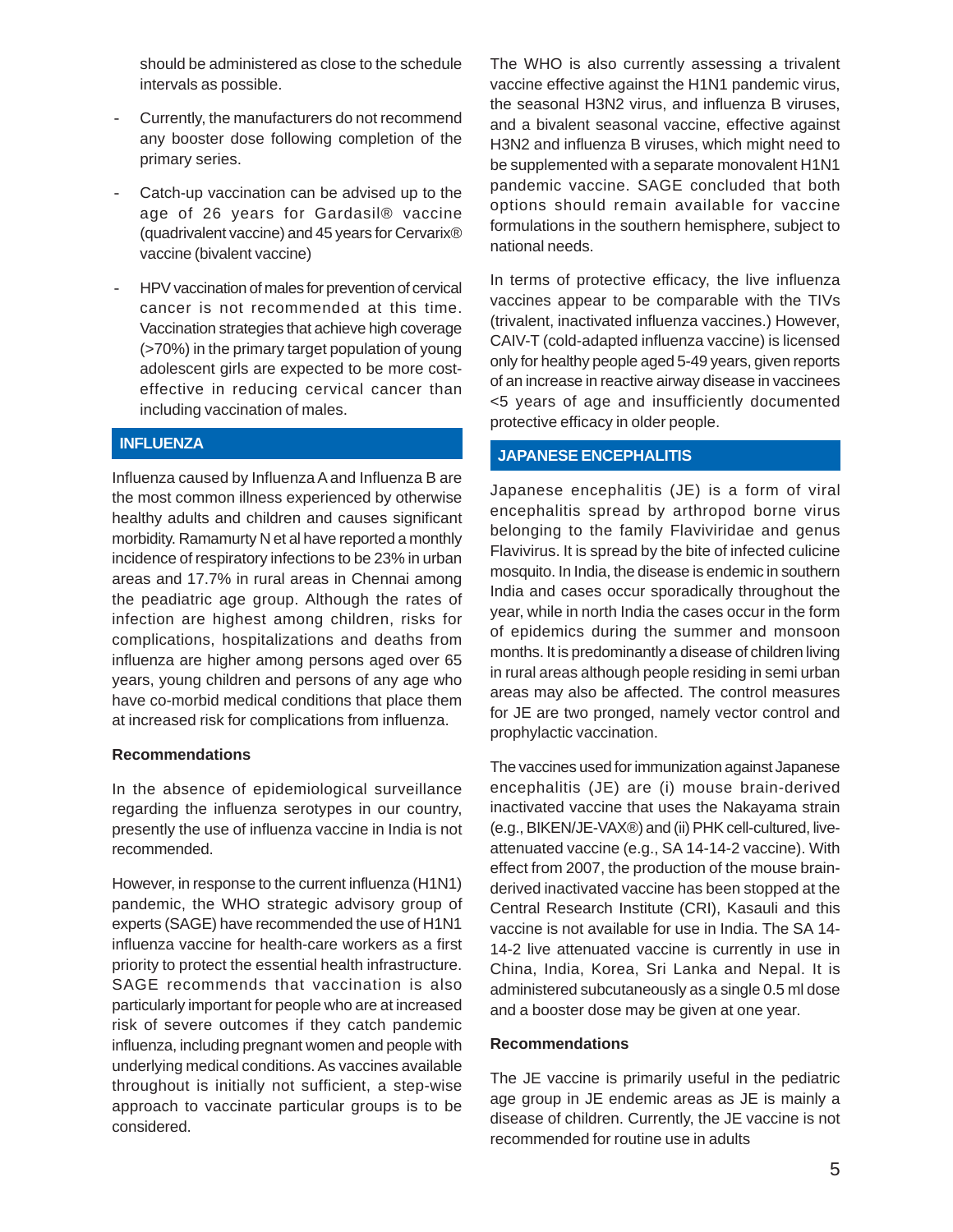# **MENINGOCOCCAL MENINGITIS**

Meningococcal disease is an acute bacterial disease caused by Gram negative capsular diplococcal bacteria, the meningococcus (Neisseria meningitides). At present 13 serogroups of meningococcus are known viz. A, B, C, E, H, I, K, L, M ,X, Y, Z, W 135. Meningococcal disease occurs worldwide as endemic infections. Strains of serogroup B and C cause majority of infections developed countries, where as strains of serogroup A and to a lesser extent serogroup C dominate in the developing world. In India the disease is endemic in some states like Delhi and sporadic cases are reported from other states such as Haryana, UP, Rajasthan, Gujarat, West Bengal and Orissa. Meningococcal disease is potentially preventable through vaccination and or chemoprophylaxis in special circumstances.

Two types of vaccines are in use for meningococcal meningitis (i) the polysaccharide vaccines and (ii) conjugate vaccines. A third type based on outer membrane protein [OMP] has not been found to be very effective and is not widely used. Internationally marketed meningococcal polysaccharide vaccines are either bivalent (groups A and C) or tetravalent (groups A, C, Y and W135).

#### **Recommendations**

Routine vaccination of all adults is not recommended in view of low efficacy of meningococcal vaccines in children below 2 years and the short-lived protection provided by the currently available polysaccharide vaccines.

Vaccination of adults with meningococcal vaccine should be done if they meet any of the following indications and any person seeking protection from hepatitis A virus (HAV) infection.

- Medical: Adults with anatomic or functional asplenia, or persistent complement component deficiencies.
- Other: First-year college students living in dormitories; microbiologists routinely exposed to isolates of Neisseria meningitidis; military recruits; and persons who travel to or live in countries in which meningococcal disease is hyperendemic or epidemic (e.g., the "meningitis belt" of sub-Saharan Africa during the dry season [December through June]),

particularly if their contact with local populations will be prolonged. Vaccination is required by the government of Saudi Arabia for all travellers to Mecca during the annual Hajj.

In older children and adolescents group C disease may be prevented by a single dose of (group C conjugate meningococcal) vaccine. Where disease in children above two years of age is the main concern, or where resources are limited, several years of protection may be achieved by single injection of the combined groups A and C polysaccharide vaccine.

## **PNEUMOCOCCUS**

Lower respiratory infections including community acquired pneumonia (CAP) are an important cause of morbidity and mortality worldwide. A vast majority of the lower respiratory infections are caused by viral infections. However, most cases of CAP are of bacterial origin. Among the bacterial pathogens causing CAP, S. Pneumoniae is the single most common organism worldwide. A study conducted by International Clinical Epidemiology Network (INCLEN) on pneumococcal infection during 1993-97 in India showed pneumococcal pneumonia, bacteremia and meningitis were associated with case fatality rates of 19%, 21% and 34% respectively. Moreover nearly one third (33%) of patients with proven IPD were younger than 5 years and about 23% were older than 50 years.

Currently, a 7-valent polysaccharide–protein conjugate vaccine (PCV-7) and an unconjugated polysaccharide vaccine covering 23 serotypes are marketed internationally. A three dose regimen before one year of age along with a booster after one year is recommended for the 7-valent polysaccharide–protein conjugate vaccine. 23-valent vaccine is primarily designed for use in older children and adults who are at high risk for pneumococcal disease. It is not licensed for use in children aged <2 years.

## **Recommendations**

More than 15 meta-analyses with conflicting results have been published so far the efficacy of PPV in adults. Available evidence is insufficient to recommend routine use of PPV in adults. Although PPV is efficacious in preventing invasive pneumococcal disease among adults, routine PPV administration to adults is not likely to be costeffective in India. Pneumococcal vaccination is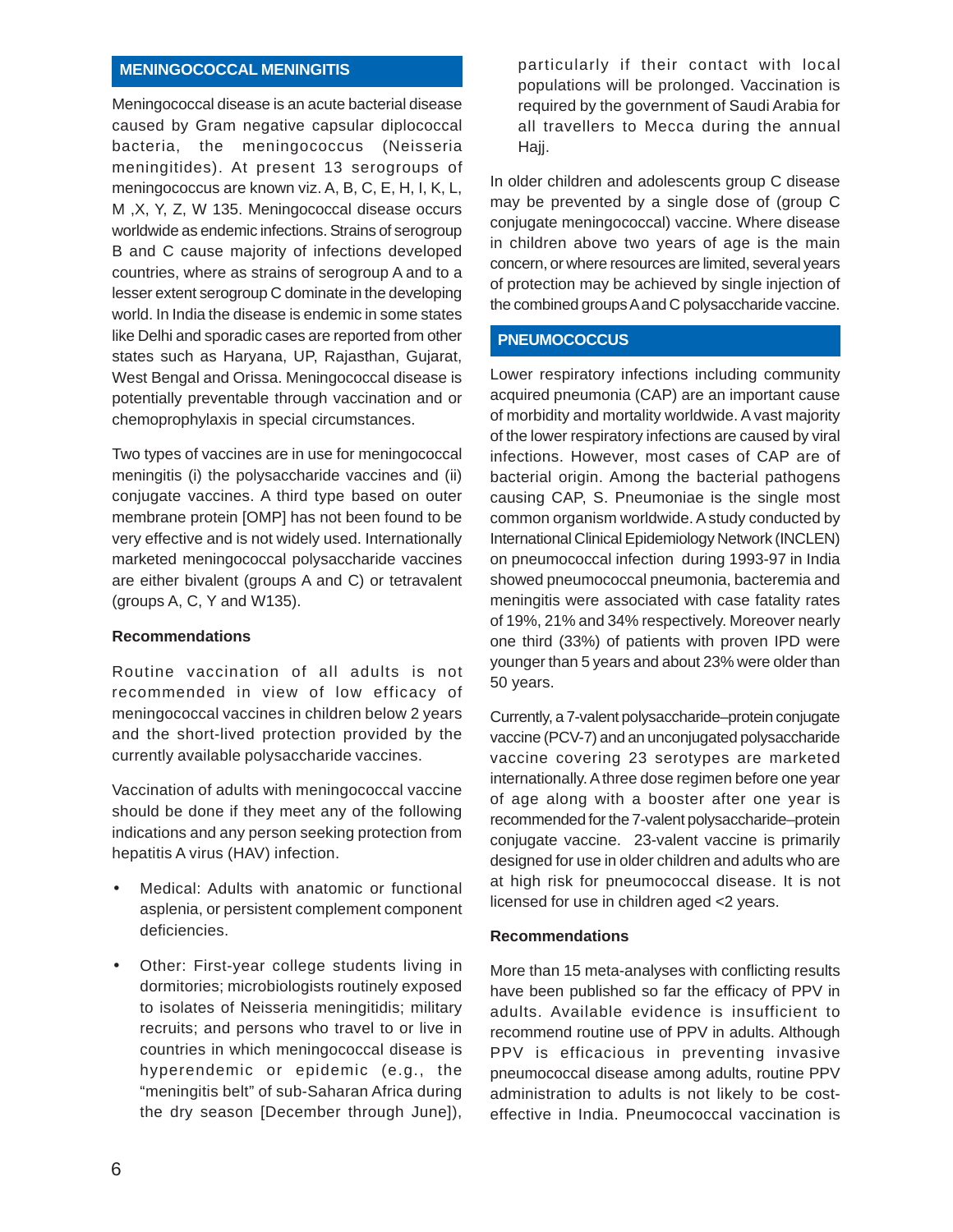recommended in patients undergoing splenectomy (preferably at least 2 weeks prior to splenectomy)

Currently the WHO states that in resource-limited settings where there are many competing health riorities, the evidence does not support routine immunization of the elderly and high-risk populations with PPV.

## **RABIES**

Rabies is an acute viral disease which causes encephalomyelitis in virtually all warm blooded mammals including man. Rabies virus is transmitted to other animals and to humans through close contact with their saliva (i.e. bites, scratches, licks on broken skin and mucus membrane). Rabies occurs in all continents with the exception of Antarctica. Estimates suggest that in India, around 20,000 human deaths occur due to rabies annually which accounts for about 1/3<sup>rd</sup> of total global mortality (APCRI 2004). It is estimated that 17.4 million animal bites occur per year; of these many do not seek post exposure prophylaxis.

As rabies has a long incubation period, it is possible to institute prophylactic post exposure vaccination.

#### **Recommendations**

Currently, cell culture rabies vaccines are used for rabies prophylaxis, which may be administered by intramuscular or intradermal route. For post exposure prophylaxis, five doses of the vaccine are administered on days 0, 3, 7, 14, and 28 in the deltoid muscle or in the anterolateral part of the thigh. They are not to be injected in the gluteal region. For intradermal inoculation of cell culture vaccines, Updated Thai Red Cross Regimen is approved for use in India. In this, 0.1 ml of vaccine, irrespective of reconstituted volume, is administered at 2 sites intradermally in the deltoid region on days 0, 3, 7 and 28. Intradermal inoculation of cell culture vaccines not only makes post exposure prophylaxis economical but also enables wider coverage in available quantity of vaccines.

Pre-exposure prophylaxis is recommended in high risk groups such as veterinary personnel, medical doctors, dog catchers, postmen, wild life wardens etc. Vaccine is given intramuscularly (1ml/0.5ml) or intra-dermally (0.1ml, irrespective of reconstituted volume) on days 0, 7, 21 or 28.

## **RUBELLA**

There are a number of rubella vaccines available, either as single antigen vaccines or combined with either measles vaccine (MR), mumps vaccine or measles and mumps vaccine (MMR). Most of the currentlylicensed vaccines are based on the live, attenuated RA 27/3 strain of rubella virus, propagated in human diploid cells.

Rubella is a mild childhood disease. However infection during pregnancy may cause fetal death or congenital rubella syndrome (CRS). The primary purpose of rubella vaccination is to prevent the occurrence of congenital rubella infection including congenital rubella syndrome (CRS), which is an important cause of deafness, blindness and mental retardation. Women of child bearing age should consider vaccination with rubella if not immunized during childhood. Rubella vaccination should be avoided in pregnancy because of the theoretical, but never demonstrated, teratogenic risk.

#### **Recommendation**

For adult immunization, two doses of the vaccine are recommended for health care workers; in the setting of outbreaks; recent exposure to these infections; women who could become pregnant; and college students.

WHO recommends two approaches for rubella vaccination. (a) prevention of CRS only, through immunization of adolescent girls and/or women of childbearing age; or (b) elimination of rubella as well as CRS through universal vaccination of infants, surveillance and assuring immunity in women of childbearing age. The WHO also emphasizes the need for a childhood vaccination programmes achieving and maintaining high levels of coverage to avoid the risk of increasing the number of susceptible among adults, including women of childbearing age, and the possibility of increased numbers of cases of CRS. On the other hand a policy of rubella vaccination of adults is essentially free of risks of altering rubella transmission dynamics.

#### **VARICELLA**

The currently marketed varicella vaccines are based on the so-called Oka strain of VZV, which has been modified through sequential propagation in different cell culture. Following a single dose of the abovementioned vaccines, seroconversion is seen in about 95% of healthy children. From a logistic as well as